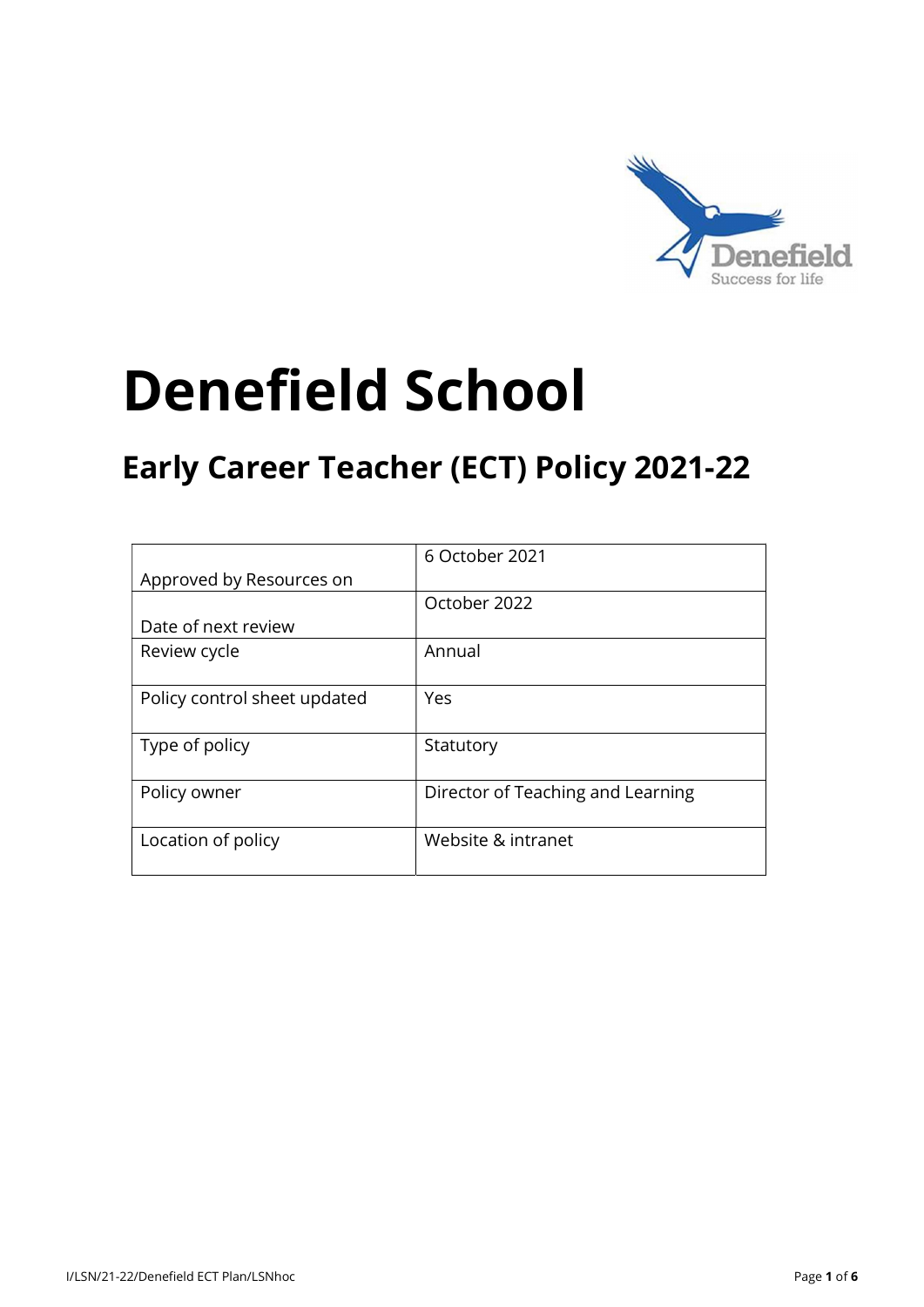

# Early Careers Teacher (ECT) Policy 2021-22

#### Purpose

All qualified teachers who are employed in a relevant school in England must, by law, have completed an induction period satisfactorily, subject to specified exceptions.

Statutory induction is the bridge between initial teacher training and a career in teaching. It combines a structured programme of development, support and professional dialogue, underpinned by the Early Career Framework with monitoring and an assessment of performance against the Teachers' Standards.

The induction programme at Denefield supports early career teachers (ECTs) to demonstrate that their performance against the Teachers' Standards is satisfactory by the end of the period. Induction should provide a foundation for ECTs and equip them with the tools to be an effective and successful teacher.

#### Aims

The aim of the policy is to support and guide ECTs in their first two years of teaching by making a significant contribution to both the professional and personal development of individual ECTs. The programme aims to:

- be flexible and appropriate to the needs of individual ECTs
- help ECTs to become fully integrated into the school as a whole
- help ECTs to understand their responsibilities as part of the teaching profession
- provide ECTs with the opportunity to observe good practice and to reflect on their own teaching practice with their ECT induction tutor
- allow opportunities for them to identify areas for development
- enable ECTs to perform satisfactorily against the Teachers' Standards
- provide a foundation for ECTs to develop professionally in the long-term.

#### Roles and Responsibilities of those involved in the Induction Process

#### The ECT

The ECT should:

- provide evidence that they have QTS and are eligible to start induction
- meet with their induction tutor to discuss and agree priorities for their induction programme and keep these under review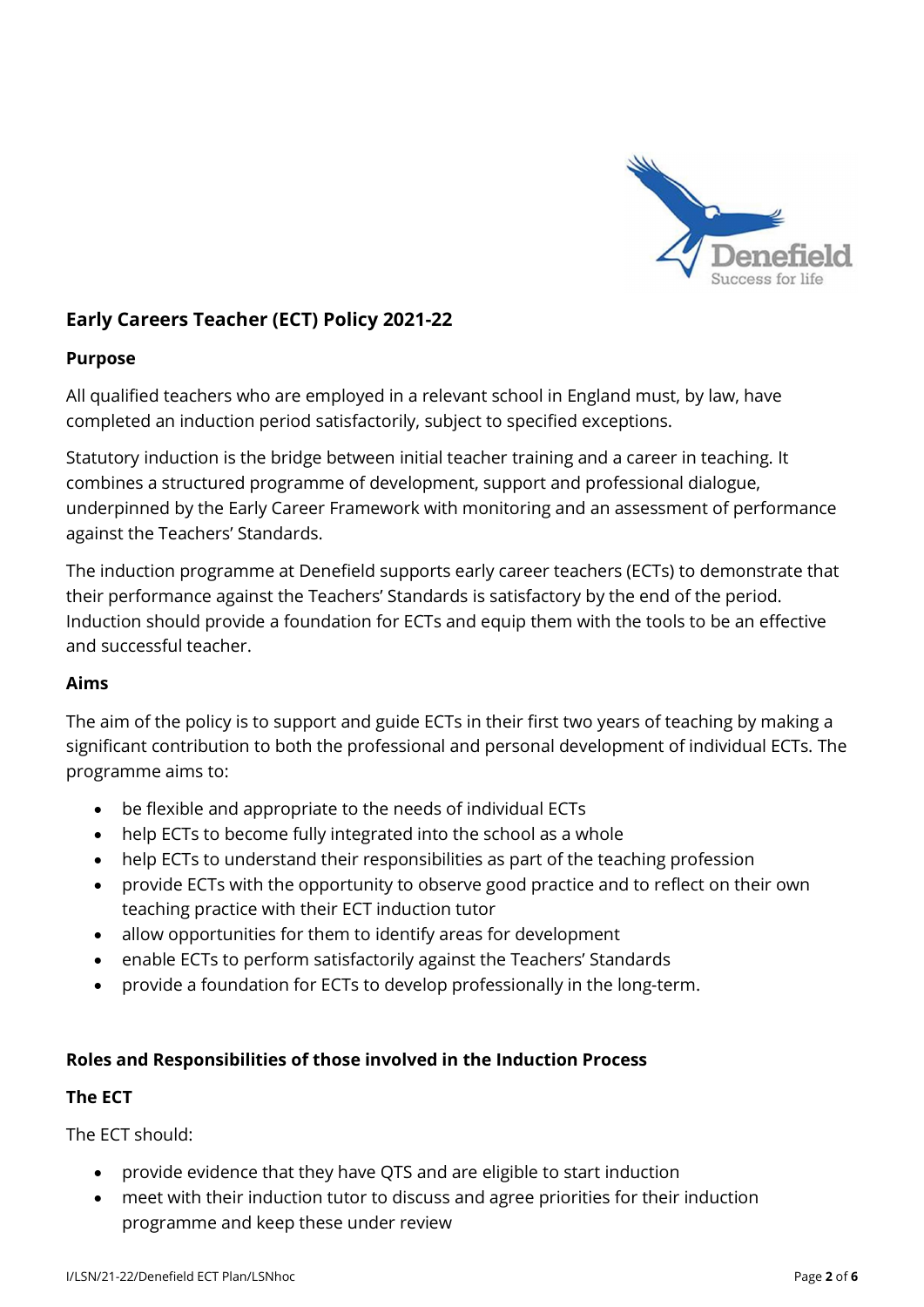- agree with their induction tutor how best to use their reduced timetable allowance and guarantee engagement with their ECF-based induction programme
- provide evidence of their progress against the Teachers' Standards
- participate fully in the agreed monitoring and development programme
- raise any concerns with their induction tutor as soon as practicable
- consult their appropriate body named contact at an early stage if there are or may be difficulties in resolving issues with their tutor/within the institution
- keep track of and participate effectively in the scheduled classroom observations, progress reviews and formal assessment meetings
- agree with their induction tutor the start and end dates of the induction period and the dates of any absences from work
- retain copies of all assessment forms.

# The Induction Tutor

The induction tutor should:

- provide, or coordinate, guidance for the ECT's professional development (with the appropriate body where necessary)
- carry out regular progress reviews throughout the induction period
- undertake two formal assessment meetings during the total induction period coordinating input from other colleagues as appropriate (normally one at the end of term three and one at the end of term six or pro rata for part-time staff)
- carry out progress reviews in terms where a formal assessment does not occur
- inform the ECT following progress review meetings of the determination of their progress against the Teachers' Standards and share review records with the ECT, Headteacher and appropriate body
- inform the ECT during the assessment meeting of the judgements to be recorded in the formal assessment record and invite the ECT to add their comments
- ensure that the ECT's teaching is observed and feedback provided
- ensure ECTs are aware of how, both within and outside the institution, they can raise any concerns about their induction programme or their personal progress
- take prompt, appropriate action if an ECT appears to be having difficulties
- ensure that all monitoring and record keeping is done in the most streamlined and least burdensome way, and that requests for evidence from ECTs do not require new documentation but draw on existing working documents.

#### Mentors

The mentor (or the induction tutor if carrying out this role) is expected to:

- regularly meet with the ECT for structured mentor sessions to provide effective targeted feedback
- work collaboratively with the ECT and other colleagues involved in the ECT's induction within the same school to help ensure the ECT receives a high-quality ECF-based induction programme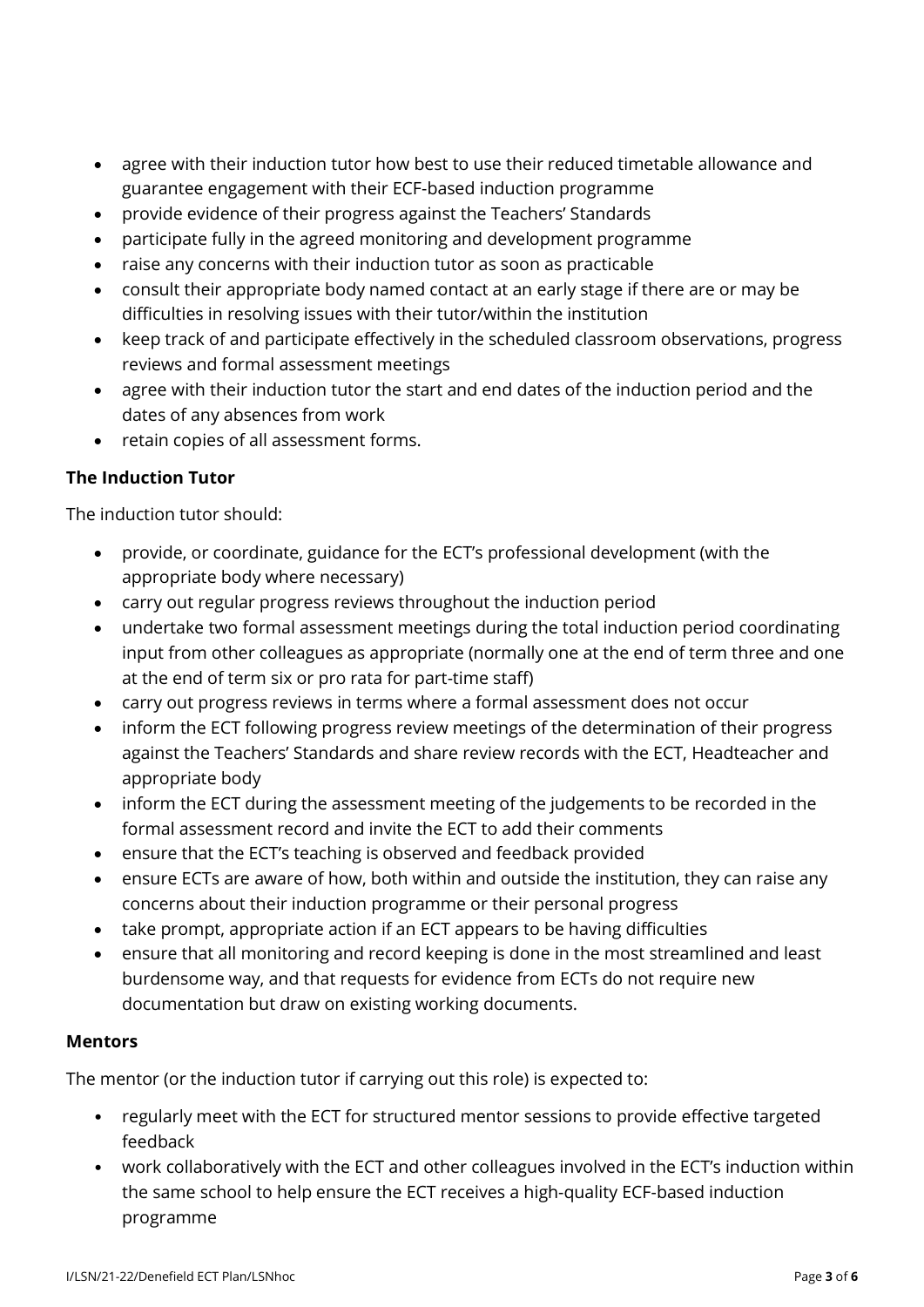- provide, or broker, effective support, including phase or subject specific mentoring and coaching
- take prompt, appropriate action if an ECT appears to be having difficulties.

# The Headteacher, Deputy Headteacher and Director of Learning

The above colleagues are, along with the Appropriate Body, jointly responsible for the monitoring, support and assessment of the ECT during induction, and should:

- check that the ECT has been awarded QTS
- clarify whether the teacher needs to serve an induction period or is exempt
- agree, in advance of the ECT starting the induction programme, which Body will act as the appropriate body
- notify the appropriate body when an ECT is taking up a post in which they will be undertaking induction
- ensure that the requirements for a suitable post for induction are met
- ensure the induction tutor is appropriately trained and has sufficient time to carry out their role effectively
- ensure the mentor has the ability and sufficient time to carry out their role effectively;
- ensure an appropriate ECF-based induction programme is in place
- ensure the ECT's progress is reviewed regularly, including through observations and feedback of their teaching
- ensure that assessments are carried out and reports completed and sent to the appropriate body
- maintain and retain accurate records of employment that will count towards the induction period
- ensure that all monitoring and record keeping is done in the most streamlined and least burdensome way
- make the trustees aware of the arrangements that have been put in place to support ECTs serving induction
- make a recommendation to the appropriate body on whether the ECT's performance against the relevant standards is satisfactory or requires an extension
- participate appropriately in the appropriate body's quality assurance procedures
- retain all relevant documentation, evidence and forms on file for six years.

#### There may also be circumstances where the Headteacher should:

- obtain interim assessments from the ECT's previous post
- act early, alerting the appropriate body when necessary, in cases where an ECT may be at risk of not completing induction satisfactorily
- ensure third-party observation of an ECT who may be at risk of not performing satisfactorily against the Teachers' Standards
- notify the appropriate body as soon as absences total 30 days or more
- periodically inform the Trust Board about the school's induction arrangements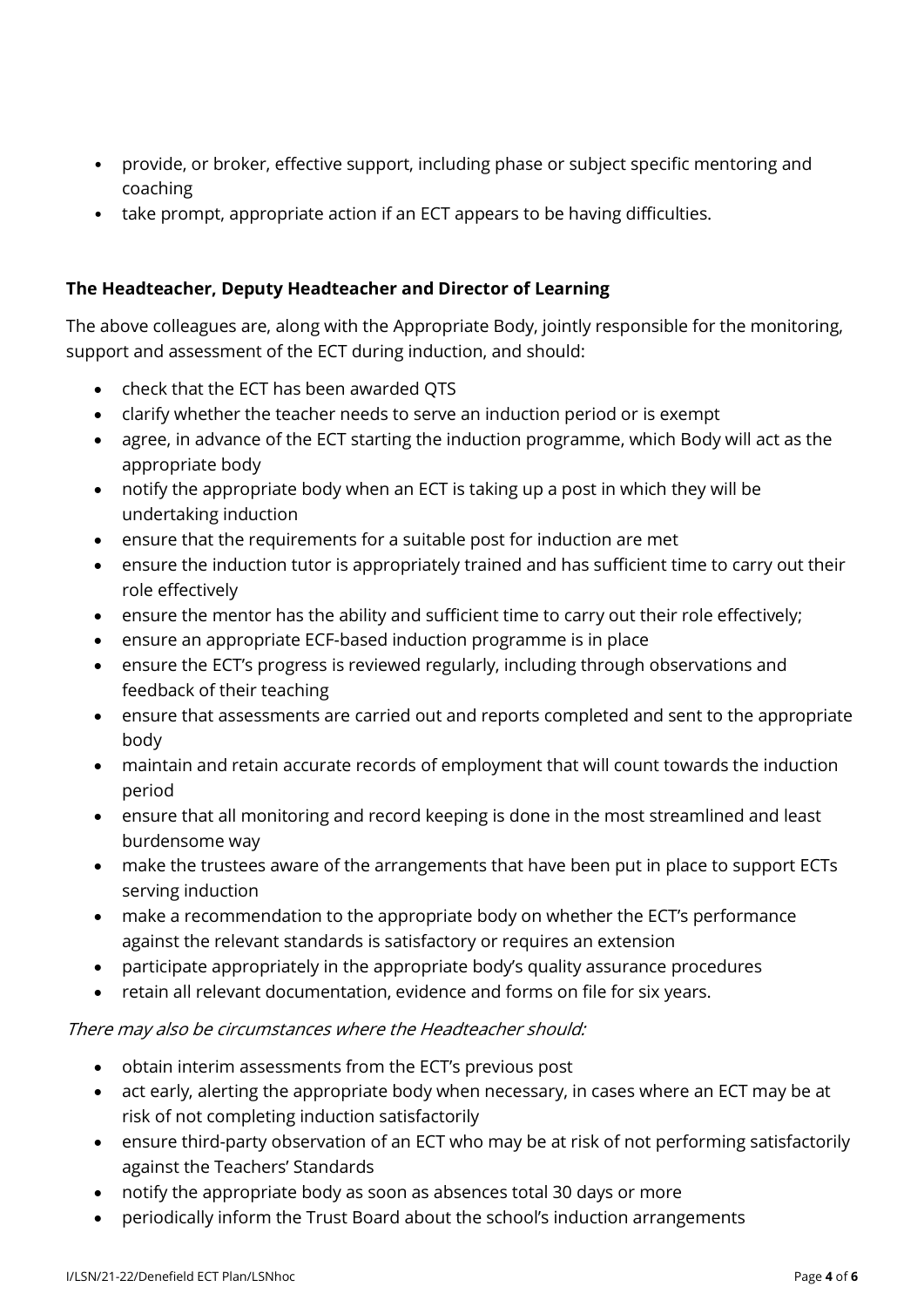- advise and agree with the appropriate body in exceptional cases where it may be appropriate to reduce the length of the induction period or deem that it has been satisfactorily completed
- provide interim assessment reports for staff moving in between formal assessment periods
- notify the appropriate body when an ECT serving induction leaves the institution.

#### The Trustees

The Trustees:

- should ensure compliance with the Statutory Guidance for ECT Induction
- should be satisfied that the institution has the capacity to support the ECT
- should ensure the Headteacher is fulfilling their responsibility to meet the requirements of a suitable post for induction
- must investigate concerns raised by an individual ECT as part of the school's agreed grievance procedures
- can seek guidance from the appropriate body on the quality of the school's induction arrangements and the roles and responsibilities of staff involved in the process
- can request general reports on the progress of an ECT.

# Statutory Requirements

This policy is informed and underpinned by the *Induction for early career teachers (England)* Statutory Guidance for appropriate bodies, head teachers, school staff and governing bodies (Department for Education March 2021).

In line with the statutory guidance the school will:

- identify a person, with QTS, to act as the ECT's induction tutor and another person to act as the ECT's mentor, giving those people sufficient time to carry out the role effectively and meet the needs of the ECT
- ensure that ECTs have a reduced timetable of no more than 90% of the timetable of the school's existing teachers on the main pay range in year one and no more than 95% of the timetable of the school's existing teachers on the main pay range in year two to enable them to undertake activities in their ECF-based induction programme. This is in addition to the planning, preparation and assessment time (PPA) that all teachers receive
- facilitate ECT's observation of experienced teachers either in this school or another school where good practice has been identified
- keep ECTs up to date on their progress there will be 'nothing unexpected'.

# ECTs at Risk of Failing ECT Induction

If an ECT is at risk of not meeting the Teachers' Standards by the end of the induction period, the school will:

- inform the ECT of the concern and identify where they need to improve their practice
- ensure that additional monitoring and support measures are put in place immediately